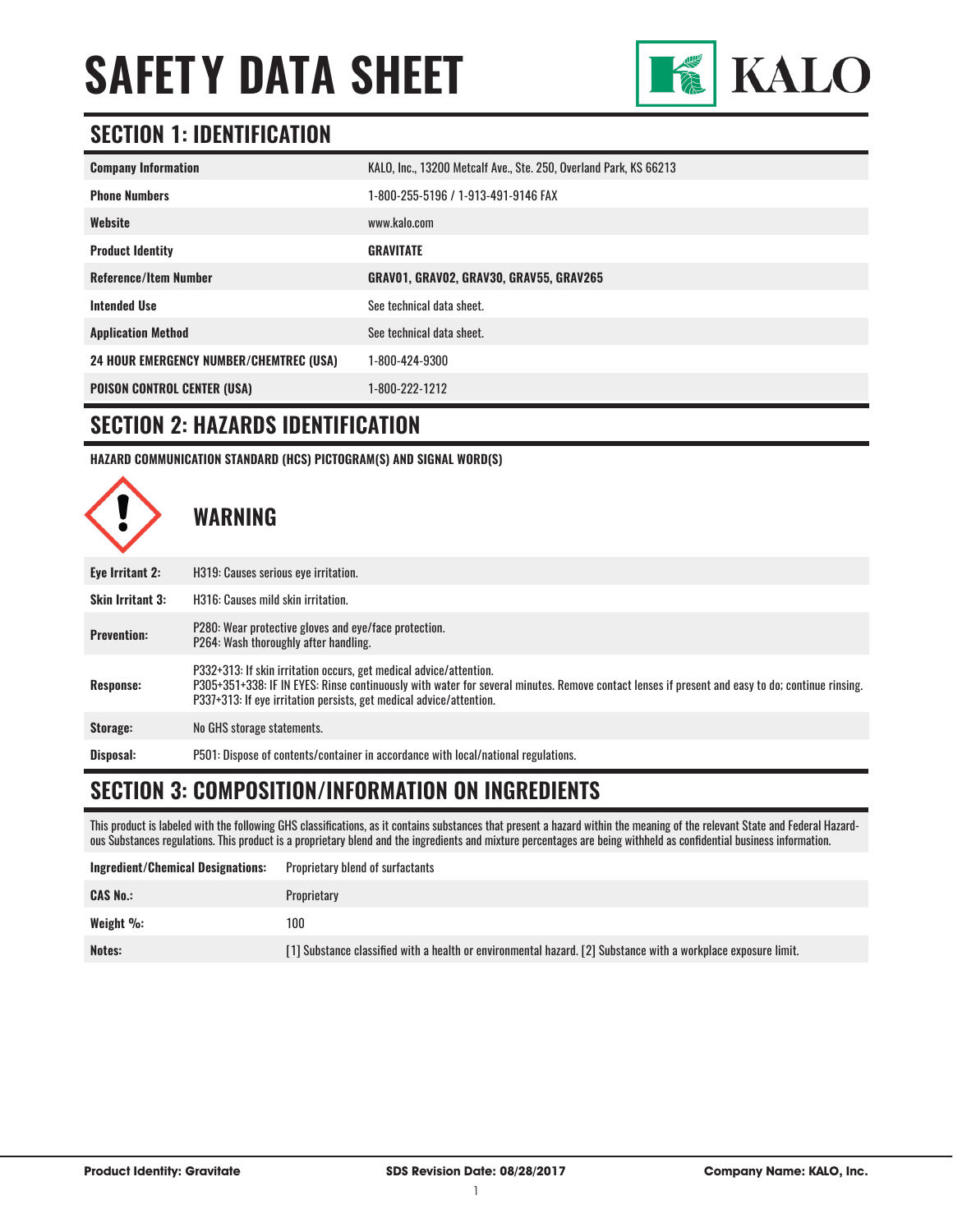

#### **SECTION 4: FIRST AID MEASURES**

#### **[DESCRIPTIONS]**

| General:           | In all cases of doubt, or when symptoms persist, seek medical attention. Never give anything by mouth to an unconscious person.                                                                                                         |  |
|--------------------|-----------------------------------------------------------------------------------------------------------------------------------------------------------------------------------------------------------------------------------------|--|
| <b>Inhalation:</b> | Remove to fresh air. Keep patient warm and at rest. If breathing is irregular or stopped, give artificial respiration. If unconscious, place in the recovery<br>position and obtain immediate medical attention. Give nothing by mouth. |  |
| Eyes:              | Irrigate copiously with clean fresh water for at least 10 minutes, holding the eyelids apart and seek medical attention.                                                                                                                |  |
| Skin:              | Remove contaminated clothing. Wash skin thoroughly with soap and water or use a recognized skin cleanser. Do NOT use solvents or thinners.                                                                                              |  |
| Ingestion:         | If accidentally swallowed, obtain immediate medical attention. Keep at rest. Do NOT induce vomiting.                                                                                                                                    |  |
|                    | [MOST IMPORTANT SYMPTOMS AND EFFECTS, BOTH ACUTE AND DELAYED]                                                                                                                                                                           |  |
| Overview:          | No adverse symptoms or effects anticipated under normal handling conditions. See Section 2 for further details.                                                                                                                         |  |
| Eyes:              | Causes serious eye irritation.                                                                                                                                                                                                          |  |
| Skin:              | Causes mild skin irritation. (Not adopted by U.S. OSHA.)                                                                                                                                                                                |  |

#### **SECTION 5: FIREFIGHTING MEASURES**

| <b>Extinguishing Media:</b>     | Recommended extinguishing media: alcohol resistant foam, CO <sup>2</sup> , powder, water spray. Do not use water jet.                                                                                                                                                                                                                                  |
|---------------------------------|--------------------------------------------------------------------------------------------------------------------------------------------------------------------------------------------------------------------------------------------------------------------------------------------------------------------------------------------------------|
| <b>Special Hazards:</b>         | Combustion may yield smoke, carbon monoxide, and other products of incomplete combustion. Oxides of sulfur, nitrogen or phosphorus<br>may also be formed.                                                                                                                                                                                              |
| <b>Advice For Firefighters:</b> | Evacuate area. Prevent contamination from run-off of adjacent areas, streams, drinking water and sewers. Do not flush down sewers or<br>other drainage systems. Exposed firefighters must wear standard protective equipment and in enclosed areas self-contained breathing<br>apparatus. Use water-spray to cool fire-exposed surfaces and personnel. |

#### **SECTION 6: ACCIDENTAL RELEASE MEASURES**

| <b>Precautions/Procedures:</b>                                         | Keep all sources of ignition away from spill/release. In case of a major spill or spillage in a confined space evacuate the area and<br>check vapor levels.                                                                                                                                                                                                                                                                                                                                                                                                                                                                                                               |
|------------------------------------------------------------------------|---------------------------------------------------------------------------------------------------------------------------------------------------------------------------------------------------------------------------------------------------------------------------------------------------------------------------------------------------------------------------------------------------------------------------------------------------------------------------------------------------------------------------------------------------------------------------------------------------------------------------------------------------------------------------|
| <b>Environmental Precautions:</b>                                      | Do not allow spills to enter drains or water courses.                                                                                                                                                                                                                                                                                                                                                                                                                                                                                                                                                                                                                     |
| <b>Methods and Material For</b><br><b>Containment and Cleaning Up:</b> | Ventilate the area and avoid breathing vapors. Take the personal protective measures listed in Section 8. Contain and absorb spillage<br>with non-combustible materials (e.g. sand/earth/vermiculite). Place in closed containers outside buildings and dispose of according<br>to the Waste Regulations (see Section 13). Clean, preferably with a detergent. Do not use solvents. Do not allow spills to enter drains<br>or water courses. If drains, sewers, streams or lakes are contaminated, inform the local water company immediately. In the case of<br>contamination of rivers, streams, or lakes, the Environmental Protection Agency should also be informed. |

#### **SECTION 7: HANDLING AND STORAGE**

| <b>Precautions For Safe Handling:</b> | Do not get in eyes, on skin, or on clothing. Do not breathe vapors or mists. Keep container closed. Use only with adequate<br>ventilation. Use good personal hygiene practices. Wash hands before eating, drinking, smoking. Remove contaminated clothing<br>and wash before reuse. Destrov contaminated belts and shoes and other items that cannot be decontaminated.<br>See Section 2 for further details. |  |
|---------------------------------------|---------------------------------------------------------------------------------------------------------------------------------------------------------------------------------------------------------------------------------------------------------------------------------------------------------------------------------------------------------------------------------------------------------------|--|
| <b>Conditions For Safe Storage:</b>   | Store in tightly closed containers in dry, well-ventilated area, away from excessive heat and incompatibles.<br>See Section 2 for further details.                                                                                                                                                                                                                                                            |  |
| <b>Incompatible Materials:</b>        | Oxidizing agents.                                                                                                                                                                                                                                                                                                                                                                                             |  |
| <b>Specific End Use(s):</b>           | See technical data sheet.                                                                                                                                                                                                                                                                                                                                                                                     |  |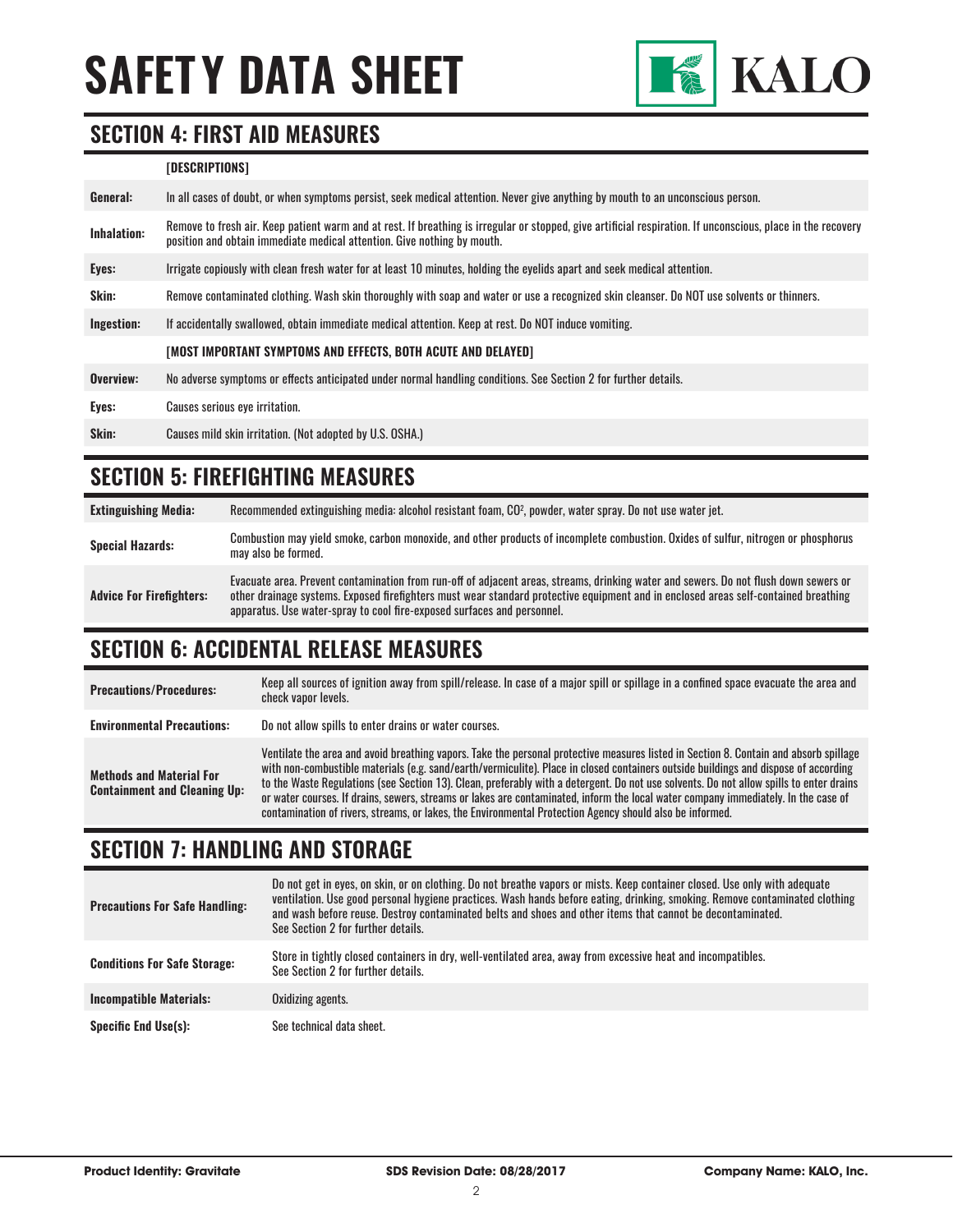

#### **SECTION 8: EXPOSURE CONTROLS/PERSONAL PROTECTION**

| <b>Exposure Data:</b>        | This product contains no ingredients with established limits for exposure.                                                                                                                                                                                                                                                             |  |
|------------------------------|----------------------------------------------------------------------------------------------------------------------------------------------------------------------------------------------------------------------------------------------------------------------------------------------------------------------------------------|--|
| <b>Carcinogen Data:</b>      | This product contains no ingredients that are suspected of being or known to be a carcinogen under OSHA, NTP, and/or IARC.                                                                                                                                                                                                             |  |
|                              | <b>[EXPOSURE CONTROLS]</b>                                                                                                                                                                                                                                                                                                             |  |
| <b>Respiratory:</b>          | If workers are exposed to concentrations above the exposure limit, they must use the appropriate certified respirators.                                                                                                                                                                                                                |  |
| Eyes:                        | Wear safety eyewear (e.g. safety spectacles/goggles/visors) to protect against the splash of liquids.                                                                                                                                                                                                                                  |  |
| Skin:                        | Overalls, which cover the body, arms, and legs, should be worn. Skin should not be exposed. All parts of the body should be washed after contact.                                                                                                                                                                                      |  |
| <b>Engineering Controls:</b> | Provide adequate ventilation. Where reasonably practicable, this should be achieved by the use of local exhaust ventilation and good<br>general extraction. If these are not sufficient to maintain concentrations of particulates, and any vapor below occupational exposure limits,<br>suitable respiratory protection must be worn. |  |

**Other Work Practices:** See technical data sheet. See Section 2 for further details.

### **SECTION 9: PHYSICAL AND CHEMICAL PROPERTIES**

| Appearance:                                       | <b>Dark Brown Liquid</b>                             |
|---------------------------------------------------|------------------------------------------------------|
| Odor:                                             | Mild                                                 |
| <b>Odor Threshold:</b>                            | <b>Not Measured</b>                                  |
| pH:                                               | 4.7-5.7 (1% dilution)                                |
| <b>Specific Gravity:</b>                          | 1.20-1.22 @ 20°C                                     |
| <b>Flashpoint:</b>                                | >93ºC / >200ºF SETA Flash Closed Cup                 |
| <b>Solubility in Water:</b>                       | <b>Not Measured</b>                                  |
| Viscosity (cSt):                                  | <b>Not Measured</b>                                  |
| $VOC\%$ :                                         | <b>Not Measured</b>                                  |
| <b>Vapor Pressure (Pa):</b>                       | <b>Not Measured</b>                                  |
| <b>Vapor Density:</b>                             | <b>Not Measured</b>                                  |
| <b>Melting/Freezing Points:</b>                   | <b>Not Measured</b>                                  |
| <b>Initial Boiling Point/Range:</b>               | No Established Limit (C) / Not Established Limit (F) |
| <b>Flammability (Solid, Gas):</b>                 | Not Applicable                                       |
| <b>Upper Flammability/Explosive Limits:</b>       | <b>Not Measured</b>                                  |
| Lower Flammability/Explosive Limits:              | <b>Not Measured</b>                                  |
| <b>Decomposition Temperature:</b>                 | <b>Not Measured</b>                                  |
| <b>Auto-Ignition Temperature:</b>                 | <b>Not Measured</b>                                  |
| Partition Co-Efficient n-octanol/water (Log Kow): | <b>Not Measured</b>                                  |
| <b>Evaporation Rate (Ether=1):</b>                | <b>Not Measured</b>                                  |
| Other:                                            | No other relevant information.                       |

### **SECTION 10: STABILITY AND REACTIVITY**

| <b>Reactivity:</b>                       | Not chemically reactive.                                                                                |
|------------------------------------------|---------------------------------------------------------------------------------------------------------|
| <b>Chemical Stability:</b>               | Stable under normal ambient and anticipated conditions of use.                                          |
| <b>Hazardous Reactions:</b>              | Hazardous reactions not anticipated.                                                                    |
| <b>Conditions To Avoid:</b>              | Extended exposure to high temperatures can cause decomposition. Avoid all possible sources of ignition. |
| <b>Incompatible Materials:</b>           | Oxidizing agents.                                                                                       |
| <b>Hazardous Decomposition Products:</b> | Not anticipated under normal conditions of use.                                                         |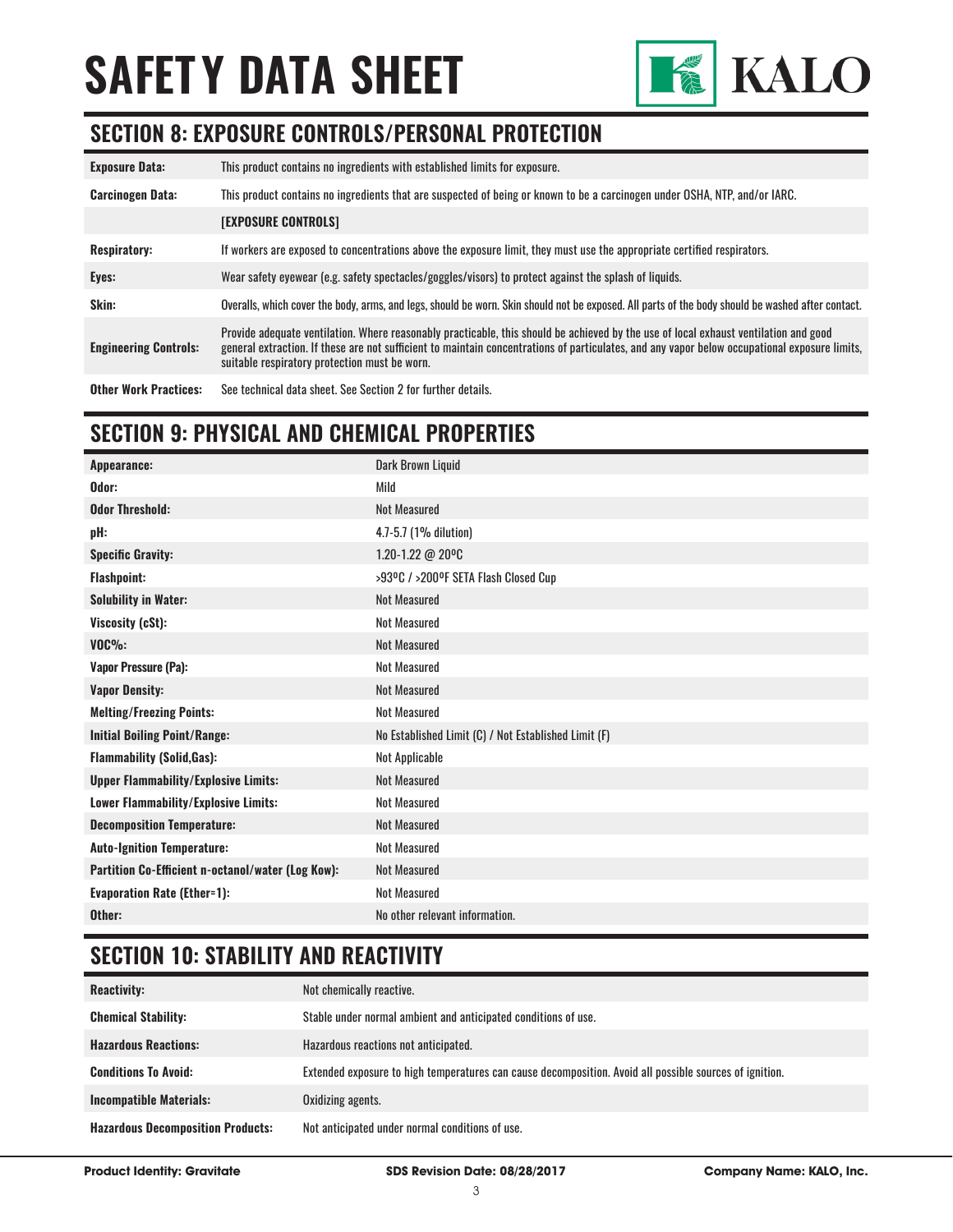

#### **SECTION 11: TOXICOLOGICAL INFORMATION**

|                                                                   | [ACUTE TOXICITY ESTIMATE]                               |                          |
|-------------------------------------------------------------------|---------------------------------------------------------|--------------------------|
| Ingredients:                                                      | <b>Proprietary Blend</b>                                |                          |
| Oral LD50mg/kg:                                                   | >5,000.00/Category: NA                                  |                          |
| Skin LD50mg/kg:                                                   | >5,000.00/Category: NA                                  |                          |
| Inhalation Vapor/Dust/Mist LC50mg/L/4hr:                          | No Data Available                                       |                          |
| <b>ITEM</b>                                                       | <b>HAZARD</b>                                           | <b>CATEGORY</b>          |
| <b>Acute Toxicity (mouth):</b>                                    | Not Applicable                                          | $\overline{\phantom{a}}$ |
| <b>Acute Toxicity (skin):</b>                                     | Not Applicable                                          | --                       |
| <b>Acute Toxicity (inhalation):</b>                               | Not Applicable                                          | --                       |
| <b>Skin Corrosion/Irritation:</b>                                 | Causes mild skin irritation. (Not adopted by U.S. OSHA) | $\mathbf{3}$             |
| <b>Eye Damage/Irritation:</b>                                     | <b>Causes serious eye irritation</b>                    | $\mathbf 2$              |
| <b>Sensitization (respiratory):</b>                               | Not Applicable                                          | $\overline{\phantom{a}}$ |
| <b>Sensitization (skin):</b>                                      | Not Applicable                                          | $-$                      |
| <b>Germ Toxicity:</b>                                             | Not Applicable                                          | --                       |
| <b>Carcinogenicity:</b>                                           | Not Applicable                                          | --                       |
| <b>Reproductive Toxicity:</b>                                     | Not Applicable                                          | $-$                      |
| <b>Specific Target Organ Systemic Toxicity-Single Exposure:</b>   | Not Applicable                                          | $-$                      |
| <b>Specific Target Organ Systemic Toxicity-Repeated Exposure:</b> | Not Applicable                                          |                          |
| <b>Aspiration Hazard:</b>                                         | Not Applicable                                          | --                       |

#### **SECTION 12: ECOLOGICAL INFORMATION**

| <b>Toxicity:</b>                       | Ecotoxicity studies have not been conducted on this preparation. |  |
|----------------------------------------|------------------------------------------------------------------|--|
| <b>Persistence and Degradability:</b>  | There is no data available on the preparation itself.            |  |
| <b>Bioaccumulative Potential:</b>      | Not measured.                                                    |  |
| Mobility In Soil:                      | No data available.                                               |  |
| <b>Results of PBT and vPvB Assess:</b> | This product contains no PBT/vPvB chemicals.                     |  |
| <b>Other Adverse Effects:</b>          | No data available.                                               |  |

### **SECTION 13: DISPOSAL CONSIDERATIONS**

**Waste Treatment Methods:**

Do not allow into drains or water courses. Wastes and emptied containers should be disposed of in accordance with regulations made under the Control of Pollution Act and the Environmental Protection Act. Using information provided in this data sheet advice should be obtained from the Waste Regulation Authority, whether the special waste regulations apply. Dispose of contents in accordance with local and national regulations.